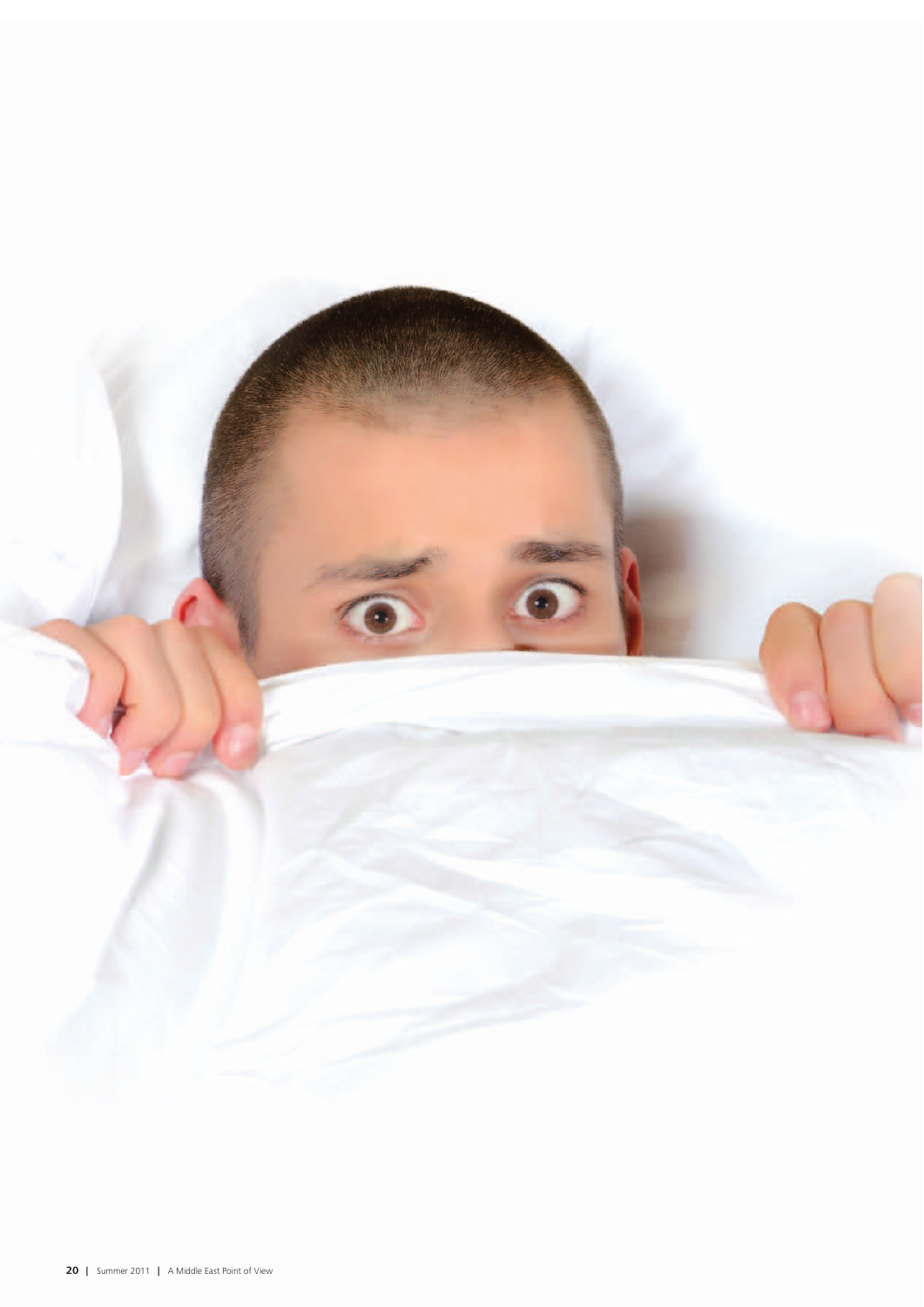# An employer's nightmare

# Finding the right talent

"Our people are our greatest asset" has become a cliché that executives have been keen to repeat to anyone willing to listen, but much has changed since the latest financial crisis with business leaders having to rethink their talent strategies.

Talent edge 2020, a study by Deloitte and Forbes insight (December 2010), reveals that the most significant challenge to driving future growth for companies competing in the global marketplace post-recession is hiring the right talent in the right place at the right time. In the context of the study, 334 business leaders and human resource executives at large businesses in the Americas, Asia Pacific, Europe, the Middle East and

Africa were questioned on their changing talent priorities and strategies. Of those surveyed, 41% identified 'competing for talent globally' as the most pressing talent issue while 38% listed 'leadership development and succession planning' as their most critical human resource (HR) challenge. 'Retaining employees' was seen as the topmost challenge for 37% of respondents.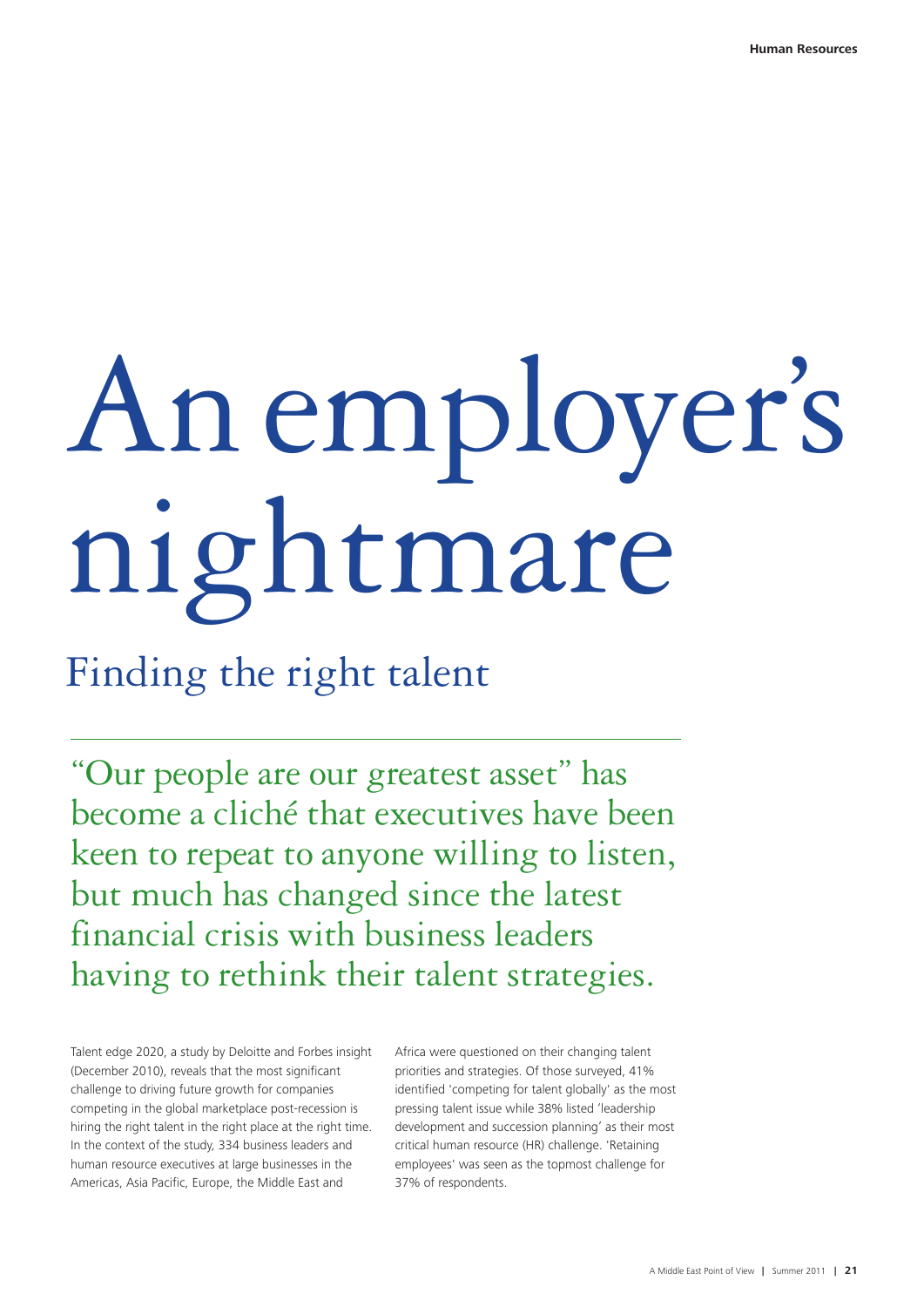#### **What are your organizations' most pressing talent concerns today?**



Source: Deloitte, *Talent Edge 2020: Blueprints for the new normal*

## **Hot spots in the Middle East**

Prior to the recession, strong economic performance had shone the light on the Middle East, identifying it as one of the markets of the future. Now, post-recession, the talent challenge is back on the table. Despite strong economic performance, the resource pool in the Arab nations is challenged. The alarming rates of unemployment, at around 11%, have not generated the talent surplus expected. Reliance on expatriate labour is still heavy despite many expatriates returning home after losing their jobs. Nationalization programs are proving challenging to implement in the Gulf countries. Statistics from Gulf Cooperation Council countries from 2009 (Fleming Gulf conference) mention that only 12% of employees in the United Arab Emirates are in fact Emirati Nationals. Similarly, 17% of employees in Qatar are Qatari Nationals, 18% are Kuwaitis in Kuwait, 28% Saudi in Saudi Arabia, 45% Bahrainis in Bahrain and the most successful, the Sultanate of Oman, where 46% of the workforce is Omani. The youth unemployment rate stood as high as 21.4% at the start of the crisis and female participation remains at only one third that of men despite more participation in the labour force over the years.

With the accelerated growth of Middle Eastern economies post-recession, the war for talent rages again as many GCC countries continue to diversify their oil and gas economies. Companies are looking at hiring as of one of their key drivers for growth and are once again struggling not only to find the skilled workers for their critical positions, but also to retain them.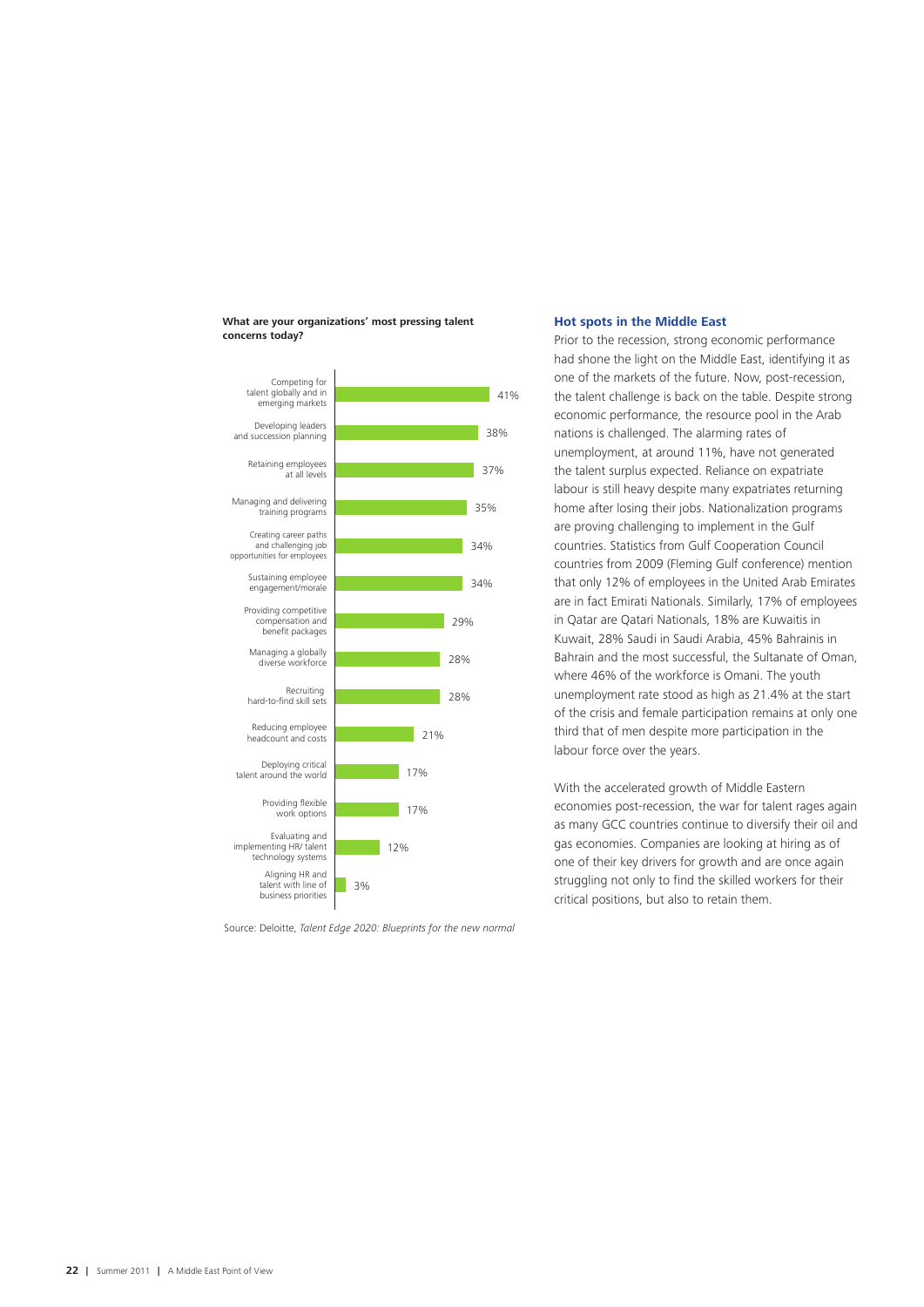#### **Clear talent imperatives: changing strategies**

As companies in the Middle East compete, more than ever, for global talent, there is more of a need for a comprehensive strategy that works. It does not have to be complex but should have a holistic approach for the business to successfully and confidently align its most important objectives. Recognising that people create the differentiating factor, executives would need to take today their talent strategy to a new level.

**1. Developing a leadership pipeline** 

Succession planning is a talent imperative as the global workforce continues to age, or as may be the case in the Middle East, as existing family firms pass on the helm to the younger generation. In either case, a variety of tactics should be deployed by leadership and talent managers to fill the leadership pipeline.

- Identify high potentials: people who are not just good in their current role but with true future potential, with emphasis on the organization's business drivers and future priorities.
- Designate talent openly as it will improve their retention and morale.
- Groom future business leaders by increasing focus on their development and enrolment in accelerated leadership programs.
- Leverage the use of workforce planning tools such as performance management to diagnose, coach and inspire performance for results.
- Fast-track high performers to promotion. Differential pay such as hefty compensation packages, commission or varied bonus structure is no longer the solution. Many employees leave for new opportunities and challenges rather than better compensation packages.

#### **How are executives zeroing in on the right talent to train and develop future leaders?**



Source: Deloitte, *Talent Edge 2020: Blueprints for the new normal*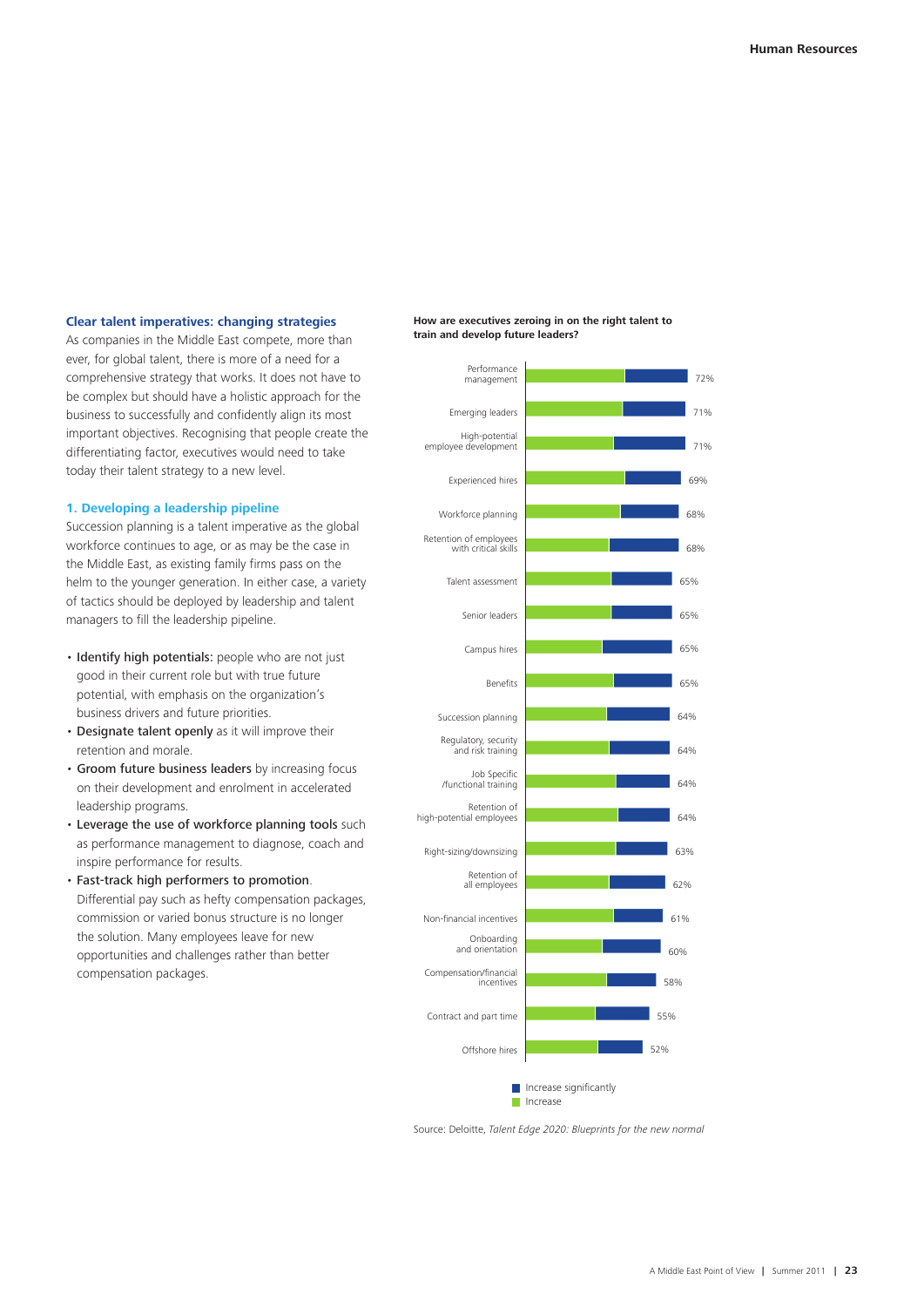

The most significant challenge to driving future growth for companies competing in the global marketplace post-recession is hiring the right talent in the right place at the right time

# **2. Deploying people to new locations and offering them new roles**

In the current talent landscape, talent managers are pressured to identify and get new people in new jobs at new locations. Looking ahead, companies should predict where their talent strategies are headed at least in the coming year or two, taking into consideration new market trends.

• Ramp up social media programs by capitalizing on the new platforms such as Facebook, LinkedIn, Twitter and YouTube to connect with and deploy a global talent workforce. Of the executives surveyed in the Talent edge study, roughly one quarter (28%) plan to significantly increase their focus on social media over the next 12 months. However, some industries outpace others: nearly four in ten (39%) surveyed Financial Services companies reported that they will "significantly increase" their focus on social media, along with 37% of Life Sciences/Health Care firms and 33% of Technology/Media/ Telecom companies. However, only 20% of surveyed Consumer/Industrial Products and 21% of surveyed Energy/Utilities companies plan to do the same.

• Find ways to improve mobility programs in the context of international firms by balancing strategic concerns with cost effectiveness and tax and regulatory compliance.

# **3.Raising the bar in crucial talent areas**

Post-recession, many companies are tempted to return to their talent strategies prior to the downturn, which has not left Middle Eastern countries untouched. To succeed in a globally changing market companies would need to review and reassess their efforts in key areas.

- Adopt a tactical approach to talent by aligning it with the business objectives.
- Measure success by putting in place clear metrics and key performance indicators (KPIs) across most talent categories.
- Implement and integrate talent technology with talent strategy to continually source, market and engage a pipeline of high-quality talent while measuring success.
- Bridge generational gaps by creating positive relationships through awareness, understanding and acceptance.
- Focus on global workforce and diversity by creating an inclusive workplace.
- Develop a specific employer value proposition with associations and values unique to the company to differentiate it from the competition.
- Invest in talent by putting heavy emphasis on learning and delivering training programs.
- Connect with employees by leveraging communication channels to keep them aware of the company's strategy and key developments.